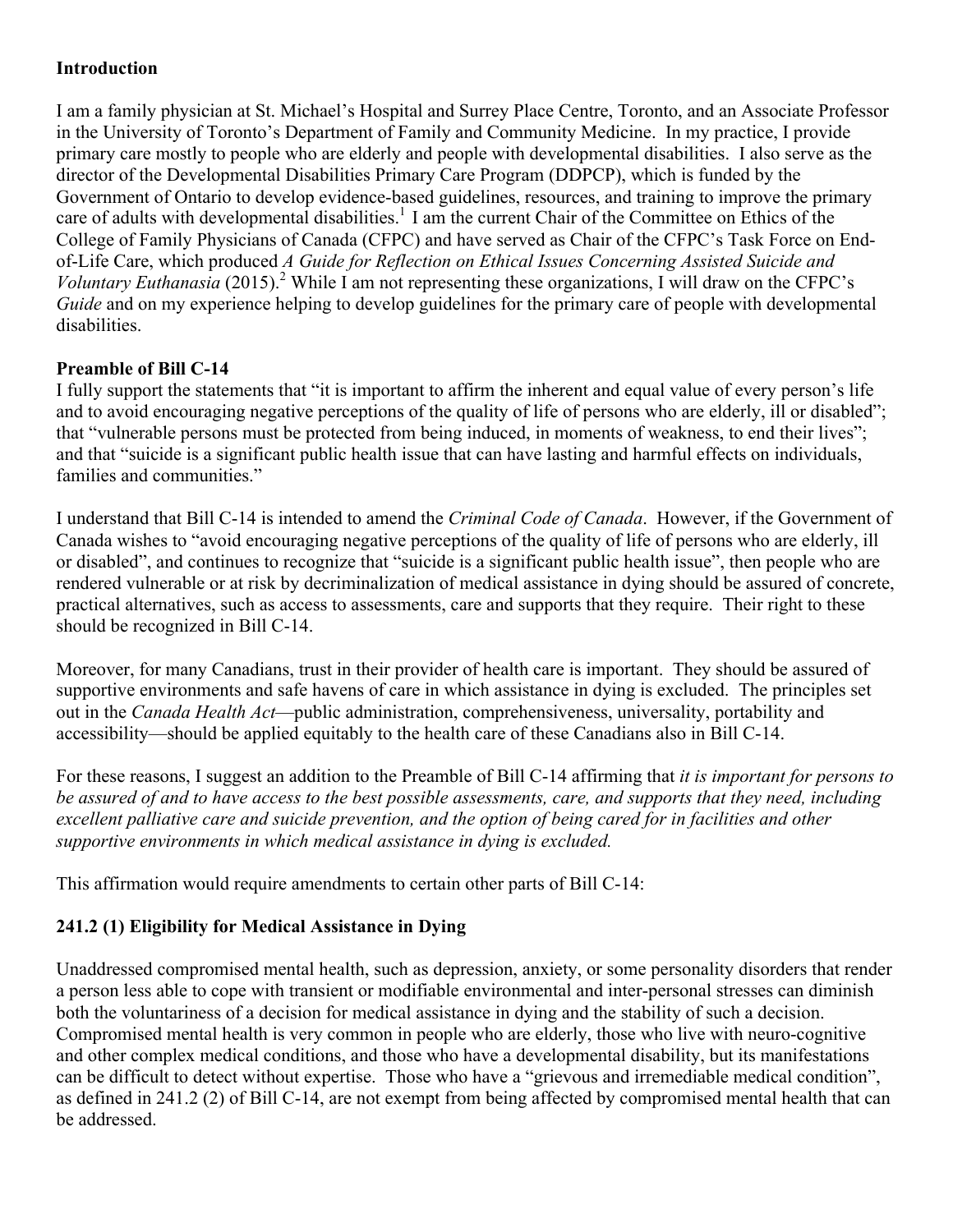Existential distress, such as the loss of hope or meaning, the sense of losing one's dignity and worth, the feeling of being a burden to others, and being lonely, in persons who consider or request medical assistance in dying can often be addressed by holistic health care, social and spiritual supports. Existential distress can often go unnoticed by health care providers or addressed inadequately or inappropriately.

In people with developmental disabilities also, distressed behaviours, whether existential or due to transient and modifiable environmental and inter-personal stresses, can often be difficult to interpret and assess by health care providers who are unfamiliar with caring for them.

I therefore suggest amending the eligibility criterion in 241.2 (1) (d) of Bill C-14 to read: "they have a voluntary request for medical assistance in dying that, in particular, was not made as a result of external pressure *or compromised mental health or distress that can be addressed.*"

I also suggest adding a new stipulation: "*their request for medical assistance in dying is clear and resolute and that, in particular, it was not made due to compromised mental health or distress that can be addressed*."

# **241.2 (3) Safeguards**

For reasons given above, the absence of any requirement for inter-disciplinary assessment of people requesting medical assistance in dying, such by those with expertise in palliative care, psychiatry, developmental and other disabilities, or spiritual care as needed, is concerning. Also concerning is that, under the current version of Bill C-14, the independent *confirmation* of a person's eligibility for medical assistance in dying by a second medical or nurse practitioner does not explicitly require an independent *assessment* of that person. And, although giving informed consent to receive medical aid in dying is an eligibility criterion in 241.2 (1) (e), there are no safeguards to ensure that adequate information has been given to the person and opportunities for discussion regarding the clinical and ethical implications of all options, including alternatives to medical assistance in dying, such as palliative, hospice or other care.

I urge that the following amendments to Bill C-14 241.2 (3) be considered:

-*That both the attending and independent medical or nursing practitioner should separately examine and assess the person requesting medical assistance in dying and the person's health records;*

*-That both assessors should be familiar with end-of-life care and the biomedical, psychological, and developmental issues relating to the person's health condition(s).*

*-That at least one assessor should have expertise in mental health assessments, including assessment of suicidal behaviours;*

*-That both should be satisfied that adequate information has been given to the person and opportunities for discussion regarding the clinical and ethical implications of all options, including alternatives to medical assistance in dying, such as palliative, hospice or other care.* 

*-That, where there is doubt in either of the assessors, or a dispute between them, regarding a person's eligibility for medical assistance in dying, referral should be made for a judicial review, which may require further assessments or the lengthening of the waiting period of 15 days.* 

For the protection of people rendered potentially vulnerable in the decriminalization of medical assistance in dying, there are other aspects of this version of Bill C-14 that are important to consider:

### **241.31 Filing Information**

Transparency in the implementation of Bill C-14 is vital. Provisions requiring accurate documenting and reporting of medical assistance in dying in Canada, and public access to this information, should be ensured in this legislation rather than left open as regulations that the Minister of Health "may" make.